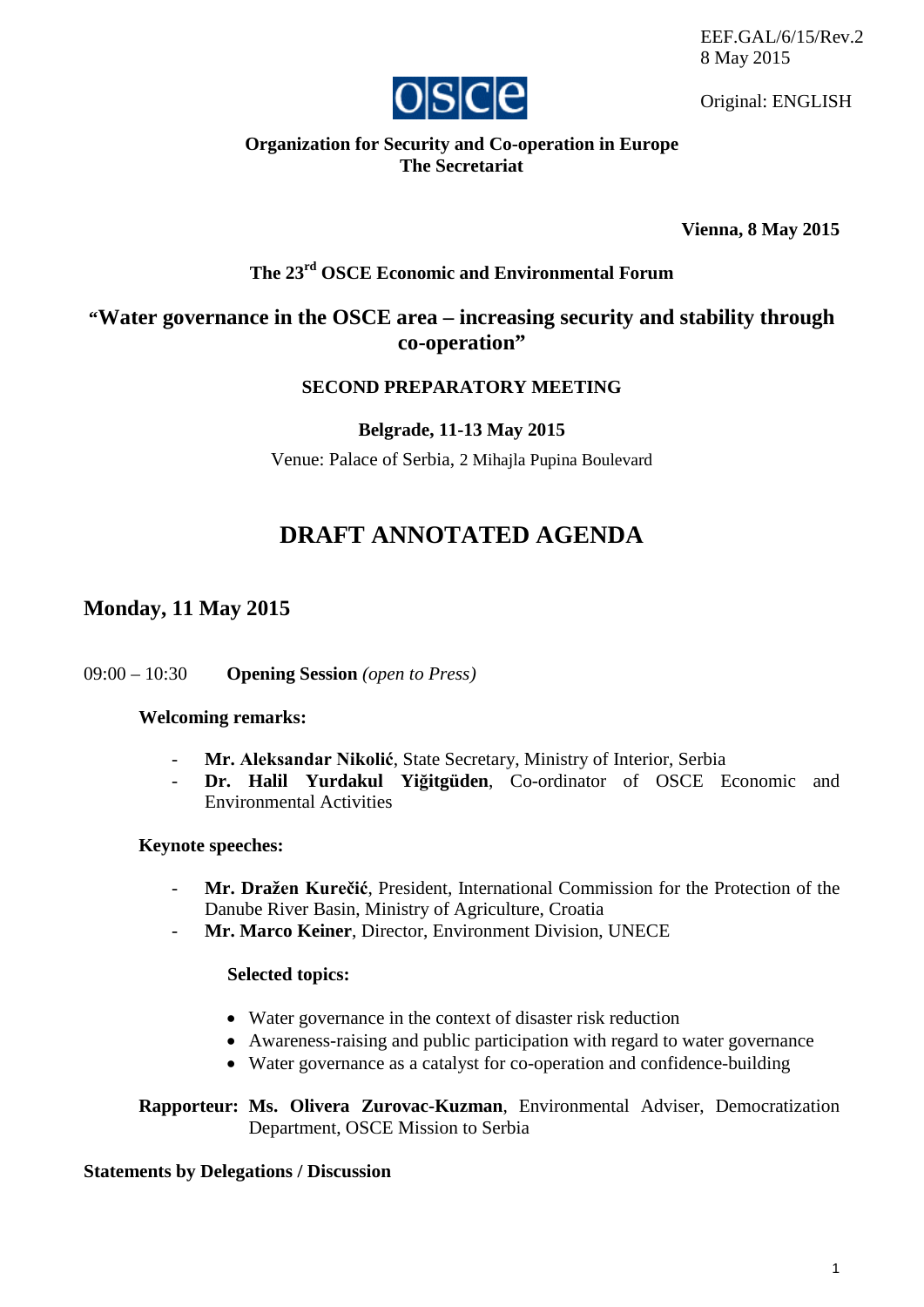### 10:30 – 11:00 **Coffee Break**

#### 11:00 – 12:30 **Session I: The 2014 flooding disaster in South Eastern Europe – Experiences and lessons learned in the context of water governance at regional level**

#### **Selected topics:**

- Assessment of the regional and international co-operation in flood response
- Security challenges associated with flooding
- Role of the OSCE Field Operations in flood response and recovery
- Environmental risks and challenges as opportunities for co-operation
- **Moderator: Ambassador Tomislav Leko**, Permanent Mission of Bosnia and Herzegovina to the OSCE and International Organizations in Vienna

**Rapporteur: Mr. Uroš Milanović**, Attaché, Permanent Mission of Serbia to the OSCE, 2015 Serbian OSCE Chairmanship

#### **Speakers:**

- **Mr. Predrag Marić**, Assistant Minister, Head of the Department for Emergency Management, Ministry of Interior, Serbia
- **Ambassador Jonathan Moore**, Head of Mission, OSCE Mission to Bosnia and Herzegovina
- **Ms. Marta Bonifert**, Executive Director, Regional Environment Centre for Central and Eastern Europe
- **Dr**. **Marijan Babić**, Head of Project Implementation Unit for Implementation of Flood-protection Projects Financed by CEB Loans and EU Funds, Croatian Waters, Croatia

Discussion

12:30 – 14:00 **Lunch break**

#### 14:00 – 15:30 **Session II: Water, security and disaster risk reduction**

#### **Selected topics:**

- Security risks resulting from climate change and extreme weather events as related to water governance (floods and droughts)
- Water governance in the context of the Sendai Framework for Disaster Risk Reduction 2015-2030
- Security benefits of transboundary water co-operation with a focus on disaster risk reduction

**Moderator: Mr. Massimo Cozzone**, Senior Officer, Ministry for the Environment, Land and Sea, Italy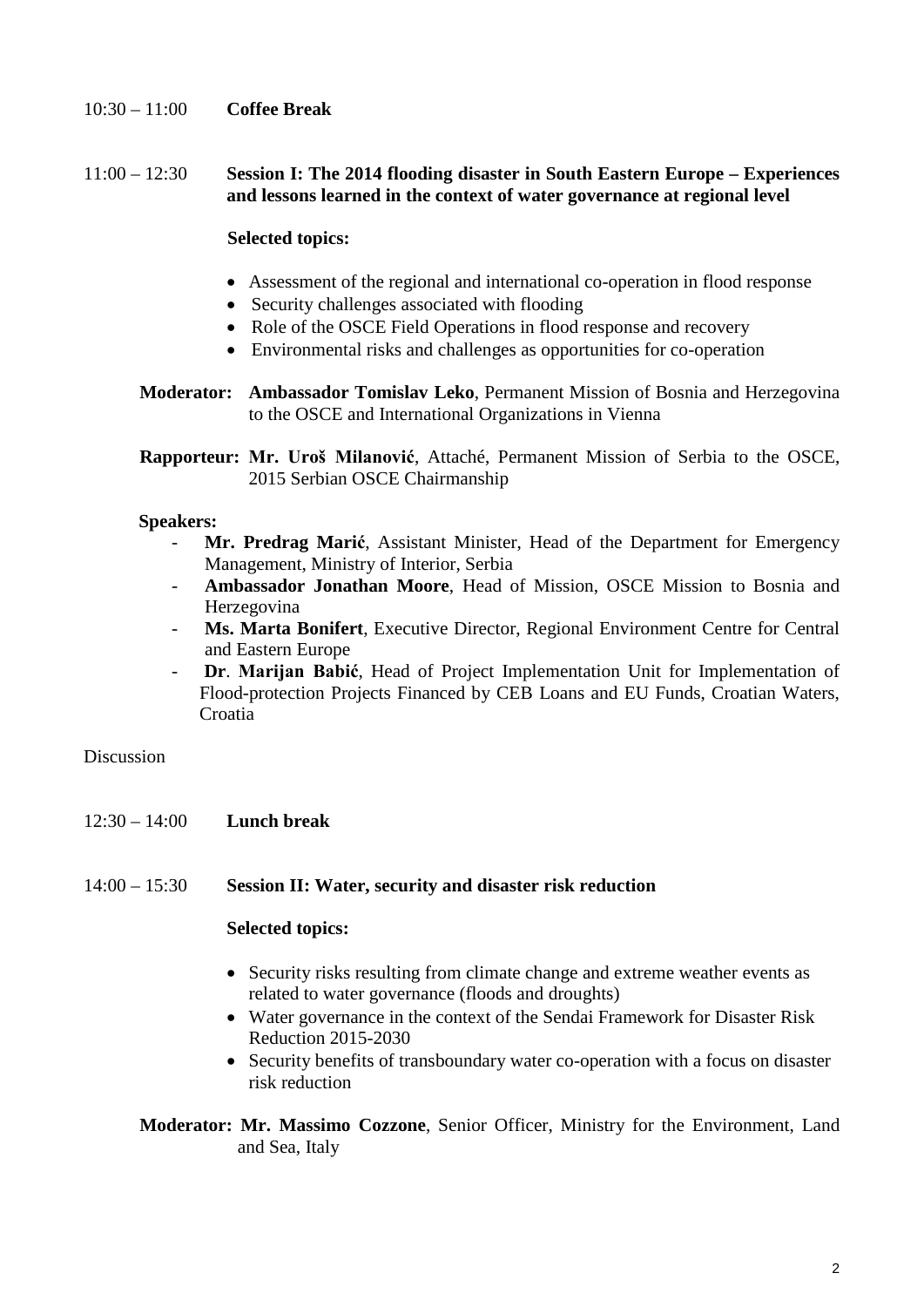**Rapporteur: Ms. Nino Malashkhia**, Associate Environmental Affairs Officer, Office of the Co-ordinator of OSCE Economic and Environmental Activities

#### **Speakers:**

- Mr. Goran *Ždrale*, Senior Officer for Analysis and Reporting, Mine Action Centre, Bosnia and Herzegovina
- Mr. Luca Rossi, Programme Officer, Regional Office for Europe, United Nations Office for Disaster Risk Reduction
- **Mr. Jakub Gibek**, Head, Water Policy Unit, Water Resources Department, Ministry of Environment, Poland
- **Ms. Aušra Semaškienė**, Ambassador at Large, Ministry of Foreign Affairs, Lithuania
- Ms. Nilza Sena, Vice-Chair, Second Committee, OSCE Parliamentary Assembly

Discussion

15:30 – 16:00 **Coffee Break**

#### 16:00 – 17:30 **Session III: Sharing of experiences on water governance in the context of disaster risk reduction**

#### **Selected topics:**

- Best practices on flood and drought response in participating States
- OSCE activities on disaster risk reduction: from policy to action
- Effective governance approaches for addressing water-related disasters and climate change
- **Moderator: Ms. Irena Vojáčková-Sollorano**, UN Resident Coordinator, UNDP Resident Representative for Serbia
- **Rapporteur: Ms. Alma Mirvić**, Office of the Co-ordinator of OSCE Economic and Environmental Activities

#### **Speakers:**

- **Ms. Indira Akbozova**, Head of the Kazakhstan part of the Secretariat of the Chu-Talas Commission and **Ms. Gulmira Satymkulova**, Head of the Kyrgyzstan part of the Secretariat of the Chu-Talas Commission
- Mr. David Elkaïm, Political Officer on Water and Sanitation, Climate and Environment Unit, Ministry of Foreign Affairs, France
- Ms. Carolin Schärpf, Scientific Officer, Federal Department of the Environment, Transport, Energy and Communications, Federal Office for the Environment, Switzerland
- **Mr. Movses Poghosyan**, Director, National Platform for Disaster Risk Reduction, Armenia

#### 17:30 **Side event on activities of the OSCE field operations and Aarhus Centres in South-Eastern Europe related to water and DRR**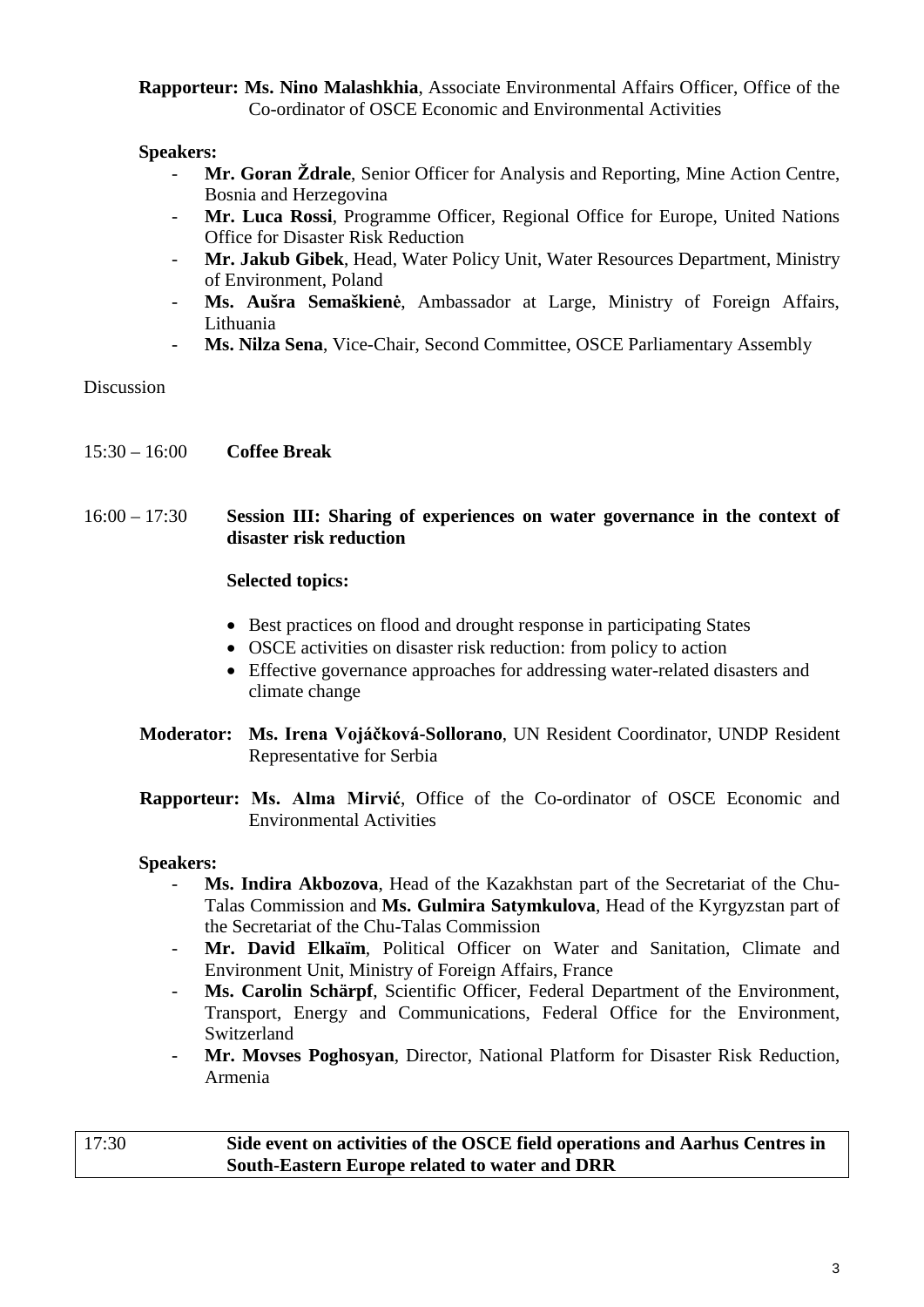## **Tuesday, 12 May 2015**

#### 09:30 – 11:00 **Session IV: Awareness-raising on the benefits of good water governance**

#### **Selected topics:**

- Mainstreaming water governance in foreign and security policies
- Water governance in the context of investments and development assistance
- Water stewardship approaches
- Water governance and the Sustainable Development Goals

**Moderator: Ms. Dragana Milovanović**, Head, Department for Participation in Strategic Planning, Management and International Water Co-operation, Water Directorate of the Republic of Serbia

**Rapporteur: Ms. Jenniver Sehring**, Environmental Affairs Adviser, Office of the Coordinator of OSCE Economic and Environmental Activities

#### **Speakers:**

- Ms. Daniela Scheetz, Desk Officer, Division on Climate and Environmental Foreign Policy, Sustainable Economy, Federal Foreign Office, Germany
- **Mr. Srđan Sušić**, Senior Expert on Sustainable Growth, Regional Co-operation Council
- **Mr Tagoimurod Gulov**, Head of Main Department on Water Resources, Ministry of Energy and Water Resources, Republic of Tajikistan
- Mr. Toshiya Abe, Resident Representative for Balkan Office, Japanese International Co-operation Agency

#### Discussion

11:00 – 11:30 **Coffee Break**

### 11:30 – 13:00 **Session V: Water governance from different stakeholders' perspectives**

#### **Selected topics:**

- Public participation in water governance
- Raising awareness among different stakeholders (civil society, local communities, youth)
- Gender and water governance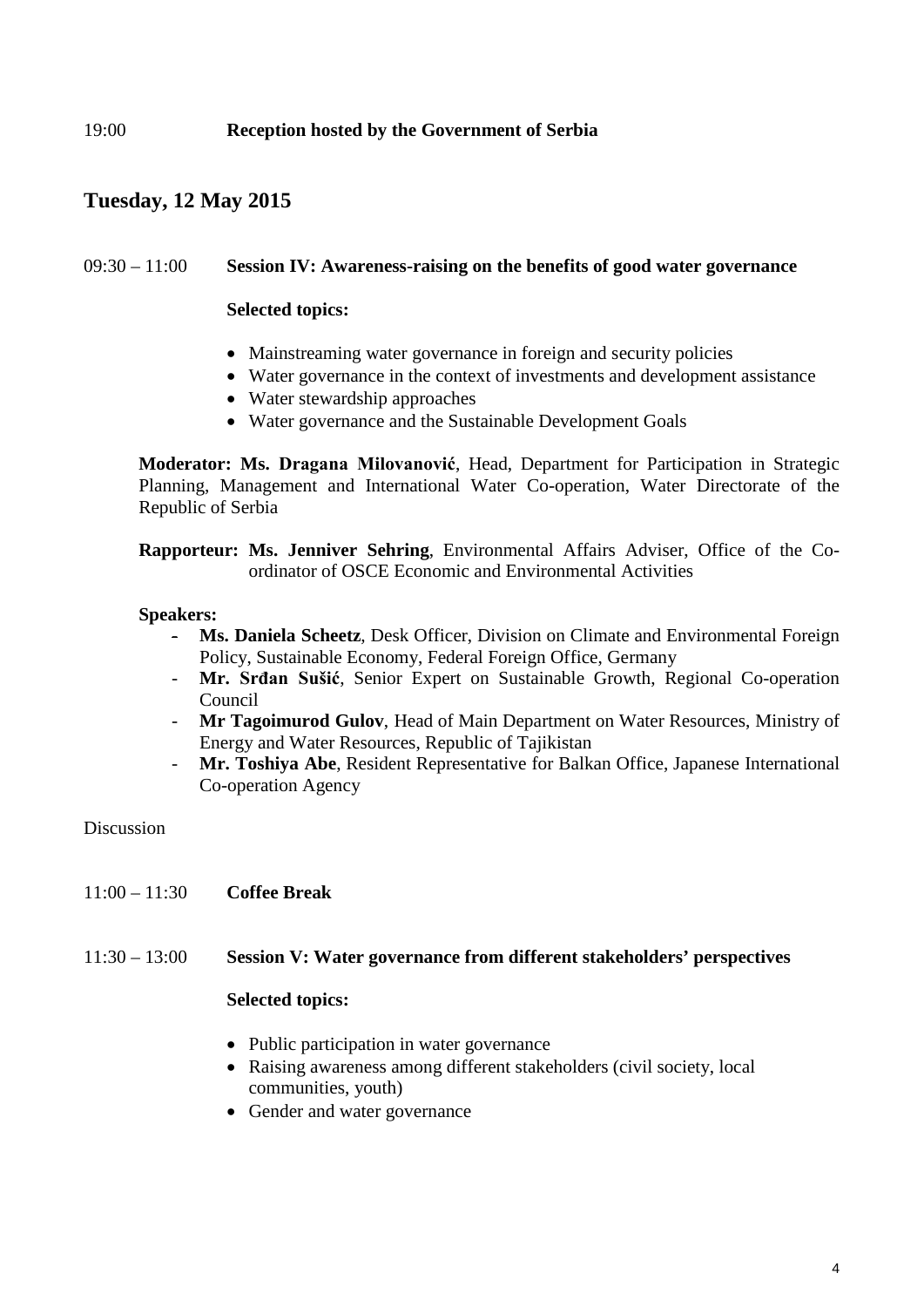- **Moderator: Ms. Desirée Schweitzer**, Deputy Co-ordinator/Head, Environmental Activities, Office of the Co-ordinator of OSCE Economic and Environmental **Activities**
- **Rapporteur: Mr. Leonid Kalashnyk**, Environmental Programme Officer, Office of the Coordinator of OSCE Economic and Environmental Activities

#### **Speakers:**

- **Ambassador Peter Burkhard**, Head of Mission, OSCE Mission to Serbia
- **Ms. Rozemarijn ter Horst,** Member of the Advisory Board, World Water Forum Working Group, Water Youth Network
- **Mr. Ilya Trombitsky,** Director, Eco-TIRAS, International Environmental Association of Dniester River Keepers, Moldova
- **Ms. Anastasiya Saidmakhmudova**, Team Leader on Strengthening Relationship with International Environmental NGOs and Movement, Ecological Movement of Uzbekistan

#### 13:00 – 14:30 **Lunch Break**

#### **Side event: Identifying hazards during flood response – Sharing the 2014 South Eastern Europe flood experience**

- 14:30 15:30 **Concluding Session**
	- Wrap-up
	- Organizational remarks concerning the field visit
	- **Moderator: Ambassador Dejan Šahović**, Head of OSCE Task Force, Ministry of Foreign Affairs, Serbia
	- **Rapporteur: Ms. Alma Mirvić**, Office of the Co-ordinator of Economic and Environmental Activities

#### **Speakers:**

**Dr. Halil Yurdakul Yiğitgüden**, Co-ordinator of OSCE Economic and Environmental Activities

#### **Closing Statements**

16:30 **Departure on Field Visit**